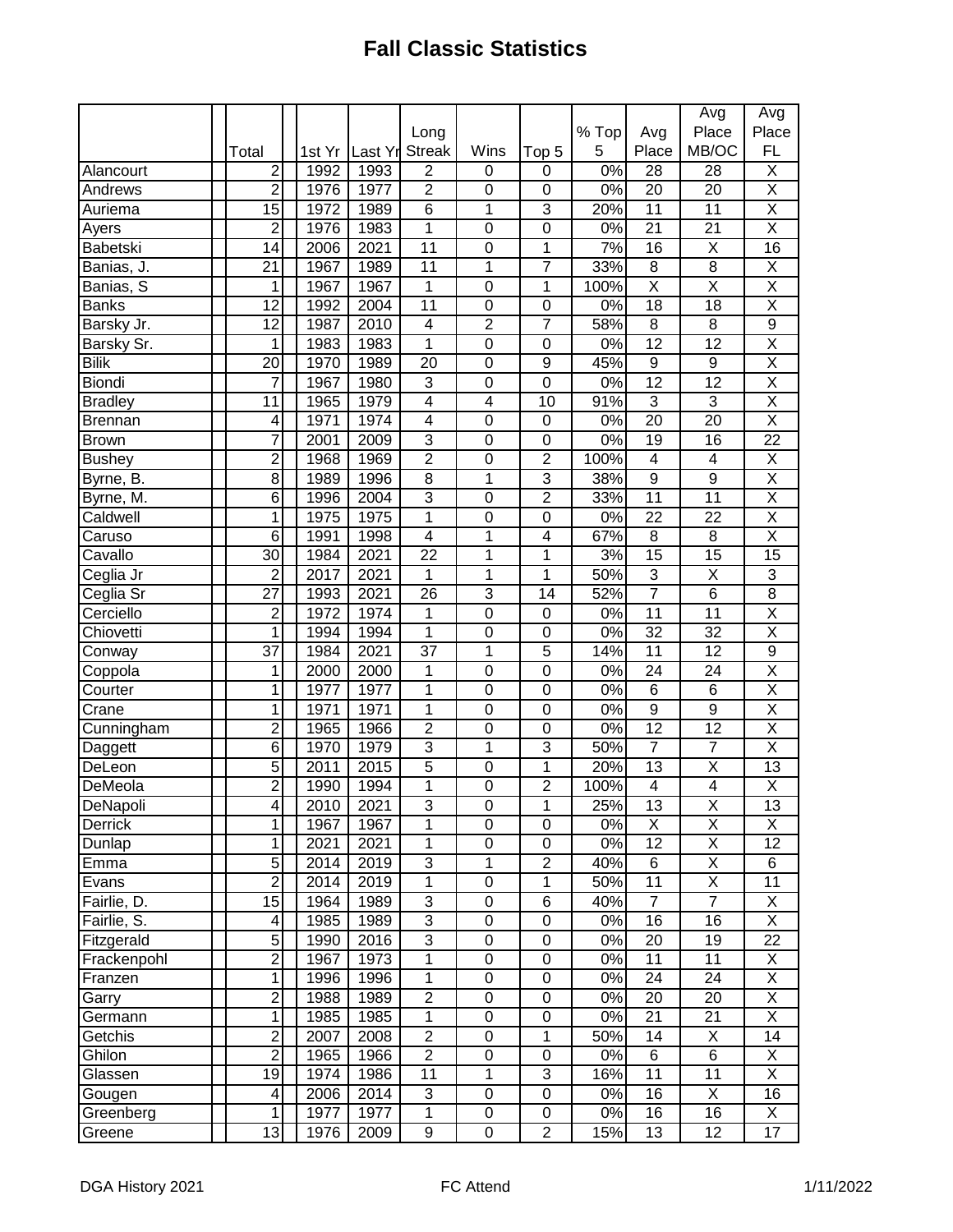## **Fall Classic Statistics**

| Grote             | $\overline{22}$         | 1999 | 2021 | 22                      | $\boldsymbol{0}$        | 4                       | 18%              | 12                      | 13                      | 11                      |
|-------------------|-------------------------|------|------|-------------------------|-------------------------|-------------------------|------------------|-------------------------|-------------------------|-------------------------|
| Haderer           | 8                       | 1988 | 1995 | 8                       | 0                       | 1                       | 13%              | 18                      | 18                      | X                       |
| Hagen, Dean       | $\overline{3}$          | 1991 | 1994 | $\overline{2}$          | $\overline{0}$          | $\overline{1}$          | 33%              | $\overline{18}$         | 18                      | $\overline{X}$          |
| Hagen, Duane      | 7                       | 1988 | 2012 | $\overline{4}$          | $\overline{0}$          | $\mathbf 1$             | 14%              | 10                      | 10                      | 10                      |
| Heda              | $\overline{10}$         | 1994 | 2010 | $\overline{3}$          | $\overline{0}$          | $\boldsymbol{0}$        | $0\%$            | $\overline{23}$         | $\overline{22}$         | $\overline{25}$         |
| Hennon            | 1                       | 1967 | 1967 | 1                       | $\boldsymbol{0}$        | $\boldsymbol{0}$        | $0\%$            | $\overline{X}$          | X                       | Χ                       |
| Hough             | 7                       | 1965 | 1971 | $\overline{7}$          | $\overline{0}$          | $\overline{0}$          | $0\%$            | $\overline{13}$         | 13                      | $\overline{\mathsf{x}}$ |
| Hynes             | 1                       | 1967 | 1967 | 1                       | $\boldsymbol{0}$        | $\boldsymbol{0}$        | $\overline{0\%}$ | $\overline{\mathsf{x}}$ | $\overline{\mathsf{X}}$ | $\overline{?}$          |
| Jackson           | $\overline{28}$         | 1964 | 1994 | $\overline{21}$         | $\overline{2}$          | $\overline{5}$          | 18%              | $\overline{12}$         | $\overline{12}$         | $\overline{\mathsf{X}}$ |
| Jamieson          | 3                       | 1967 | 1973 | 1                       | $\boldsymbol{0}$        | $\boldsymbol{0}$        | 0%               | 21                      | 21                      | $\overline{\mathsf{x}}$ |
| <b>Jeffries</b>   | 17                      | 1997 | 2019 | $\overline{5}$          | $\overline{2}$          | $\overline{7}$          | 41%              | 11                      | 10                      | $\overline{11}$         |
| Jensen            | 1                       | 1967 | 1967 | $\mathbf 1$             | $\boldsymbol{0}$        | $\boldsymbol{0}$        | 0%               | $\overline{\mathsf{X}}$ | $\overline{X}$          | $\overline{?}$          |
| Keefer            | 24                      | 1976 | 2003 | 12                      | $\boldsymbol{0}$        | $\mathbf{1}$            | 4%               | 18                      | 18                      | $\overline{X}$          |
| Keller, B.        | 4                       | 1981 | 1985 | $\overline{2}$          | $\mathbf{1}$            | $\overline{2}$          | 50%              | $\overline{5}$          | $\overline{5}$          | $\overline{\mathsf{X}}$ |
| Keller, G.        | $\overline{29}$         | 1976 | 2021 | 22                      | $\mathbf{1}$            | $\overline{\mathbf{4}}$ | 14%              | $\overline{13}$         | $\overline{13}$         | $\overline{13}$         |
| Kerr              | 29                      | 1964 | 2001 | 12                      | $\overline{4}$          | 15                      | 52%              | $\overline{7}$          | $\overline{7}$          | $\overline{\mathsf{x}}$ |
| Kimberly          | 19                      | 1987 | 2016 | $\boldsymbol{9}$        | $\overline{\mathbf{4}}$ | 14                      | 74%              | $\overline{6}$          | $\overline{5}$          | $\overline{7}$          |
| Korleski          | $\overline{25}$         | 1996 | 2021 | 25                      | $\boldsymbol{0}$        | 5                       | 20%              | $\overline{11}$         | $\overline{12}$         | $\overline{11}$         |
| Kozlow            | 10                      | 1988 | 1998 | $\boldsymbol{9}$        | $\mathbf{1}$            | $\overline{2}$          | 20%              | 12                      | 12                      | Χ                       |
| Knox              | 1                       | 1975 | 1975 | $\overline{1}$          | $\overline{0}$          | $\boldsymbol{0}$        | $0\%$            | 19                      | 19                      | $\overline{\mathsf{X}}$ |
| Krasinski         | 4                       | 1995 | 2000 | $\overline{2}$          | $\boldsymbol{0}$        | $\boldsymbol{0}$        | 0%               | 11                      | 11                      | $\overline{X}$          |
| Kutzleb           | 1                       | 1975 | 1975 | $\mathbf 1$             | $\boldsymbol{0}$        | $\boldsymbol{0}$        | 0%               | $\overline{17}$         | $\overline{17}$         | $\overline{X}$          |
| Labombard         | 1                       | 1989 | 1989 | 1                       | $\boldsymbol{0}$        | $\boldsymbol{0}$        | $0\%$            | $\overline{27}$         | $\overline{27}$         | $\overline{\mathsf{X}}$ |
|                   | $\overline{6}$          | 2000 | 2009 | $\overline{2}$          | $\overline{0}$          | $\overline{1}$          | 17%              | $\overline{13}$         | $\overline{14}$         | 13                      |
| Lanterman         |                         |      |      |                         |                         |                         |                  |                         |                         |                         |
| Lavelle           | 11                      | 1964 | 1978 | $\overline{8}$          | $\boldsymbol{0}$        | $\overline{3}$          | 27%              | 10                      | 10                      | $\overline{\mathsf{X}}$ |
| Manos, B.         | $\overline{5}$          | 1984 | 1990 | $\overline{3}$          | $\overline{1}$          | $\overline{1}$          | 20%              | $\overline{13}$         | $\overline{13}$         | $\overline{\mathsf{x}}$ |
| Manos, J.         | $\overline{11}$         | 1971 | 1991 | $\overline{8}$          | $\overline{1}$          | $\overline{8}$          | 73%              | $\overline{5}$          | $\overline{5}$          | $\overline{\mathsf{X}}$ |
| Mauskopf          | $\overline{19}$         | 1972 | 1995 | $\overline{6}$          | $\overline{2}$          | $\overline{3}$          | 16%              | 12                      | $\overline{12}$         | $\overline{\mathsf{x}}$ |
| McColgan          | 29                      | 1964 | 2001 | $\overline{14}$         | $\overline{0}$          | $\overline{3}$          | 10%              | 14                      | $\overline{14}$         | $\overline{\mathsf{x}}$ |
| McElwine          | $\overline{\mathbf{4}}$ | 1987 | 1993 | $\overline{2}$          | $\overline{0}$          | $\overline{0}$          | $0\%$            | $\overline{22}$         | $\overline{22}$         | $\overline{\mathsf{x}}$ |
| McGrath           | 7                       | 1965 | 1972 | $\overline{7}$          | $\mathbf{1}$            | $\overline{3}$          | 43%              | $\overline{5}$          | $\overline{5}$          | $\overline{\mathsf{x}}$ |
| Minutello         | 47                      | 1964 | 2016 | 43                      | $\overline{1}$          | 10                      | 21%              | 10                      | $\overline{9}$          | 13                      |
| Musella           | $\overline{5}$          | 2009 | 2013 | $\overline{5}$          | $\overline{0}$          | $\overline{2}$          | 40%              | 9                       | $\overline{\mathsf{X}}$ | $\overline{9}$          |
| Nolan             | $\overline{31}$         | 1981 | 2012 | 19                      | $\overline{1}$          | $\overline{13}$         | 42%              | $\overline{8}$          | $\overline{8}$          | $\overline{8}$          |
| Novellino         | $\overline{3}$          | 1976 | 1979 | $\overline{2}$          | $\mathbf 0$             | 1                       | 33%              | $\overline{9}$          | $\overline{9}$          | $\overline{\mathsf{X}}$ |
| Nowark            | 16                      | 1997 | 2021 | $\overline{11}$         | $\overline{1}$          | $\overline{5}$          | 31%              | 10                      | 11                      | 10                      |
| Onka              | 1                       | 2018 | 2018 | 1                       | 0                       | 1                       | 100%             | 2                       | X                       | 2                       |
| Pawluk            | $\overline{2}$          | 1982 | 1983 | $\overline{2}$          | $\boldsymbol{0}$        | 0                       | 0%               | 12                      | 12                      | Χ                       |
| Perry, D.         | 28                      | 1990 | 2021 | 23                      | 4                       | 8                       | 29%              | 11                      | 14                      | 8                       |
| Perry, J.         | 15                      | 1990 | 2014 | 5                       | 1                       | 3                       | 20%              | 16                      | 14                      | 23                      |
| Perry, R.         | 24                      | 1990 | 2021 | 12                      | 3                       | 9                       | 38%              | 8                       | 9                       | 8                       |
| Perry, T.         | $6 \mid$                | 2003 | 2014 | 3                       | $\mathbf{1}$            | $\overline{2}$          | 33%              | 13                      | 19                      | 11                      |
| Petronchak        | 7                       | 2011 | 2018 | 5                       | 0                       | $\overline{2}$          | 29%              | $\overline{7}$          | X                       | $\overline{7}$          |
| Prisco            | $\mathbf{3}$            | 1972 | 1976 | $\overline{2}$          | $\mathbf 0$             | $\mathbf{1}$            | 33%              | 16                      | 16                      | $\overline{\mathsf{X}}$ |
| Rapp              | 18                      | 2000 | 2021 | $\overline{7}$          | $\mathbf 0$             | $\mathbf{1}$            | 6%               | 14                      | 12                      | 15                      |
| Rackowski, E.     | 5 <sup>1</sup>          | 1967 | 1975 | 3                       | 0                       | 4                       | 80%              | 6                       | 6                       | $\overline{X}$          |
| Rackowski, J. Jr. | 4                       | 1970 | 1979 | 1                       | $\mathbf 0$             | $\mathbf{1}$            | 25%              | 11                      | 11                      | $\overline{X}$          |
| Rackowski, J. Sr. | 1                       | 1970 | 1970 | 1                       | 0                       | 0                       | 0%               | 14                      | 14                      | Χ                       |
| Rekemeier         | 1                       | 1993 | 1993 | $\overline{1}$          | $\mathsf 0$             | 0                       | 0%               | 32                      | 32                      | $\overline{\mathsf{X}}$ |
| Rinaldi           | $\overline{2}$          | 1998 | 2017 | $\mathbf{1}$            | 0                       | 0                       | 0%               | 16                      | 24                      | $\overline{7}$          |
| Rolph             | $\overline{7}$          | 2010 | 2016 | $\overline{7}$          | $\mathbf{1}$            | $\overline{c}$          | 29%              | $\overline{7}$          | X                       | $\overline{7}$          |
| Rutigliano        | $\overline{5}$          | 2014 | 2021 | $\overline{\mathbf{c}}$ | 0                       | $\mathbf 0$             | 0%               | 13                      | X                       | 13                      |
| Scherer           | 1                       | 1973 | 1973 | $\mathbf 1$             | $\pmb{0}$               | 0                       | $\overline{0\%}$ | 20                      | 20                      | X                       |
| Schorn            | $\overline{8}$          | 1977 | 1988 | 3                       | 0                       | $\overline{c}$          | 25%              | 14                      | 14                      | X                       |
| Schuler           | 12                      | 2005 | 2018 | 6                       | 0                       | 3                       | 25%              | 11                      | 3                       | 11                      |